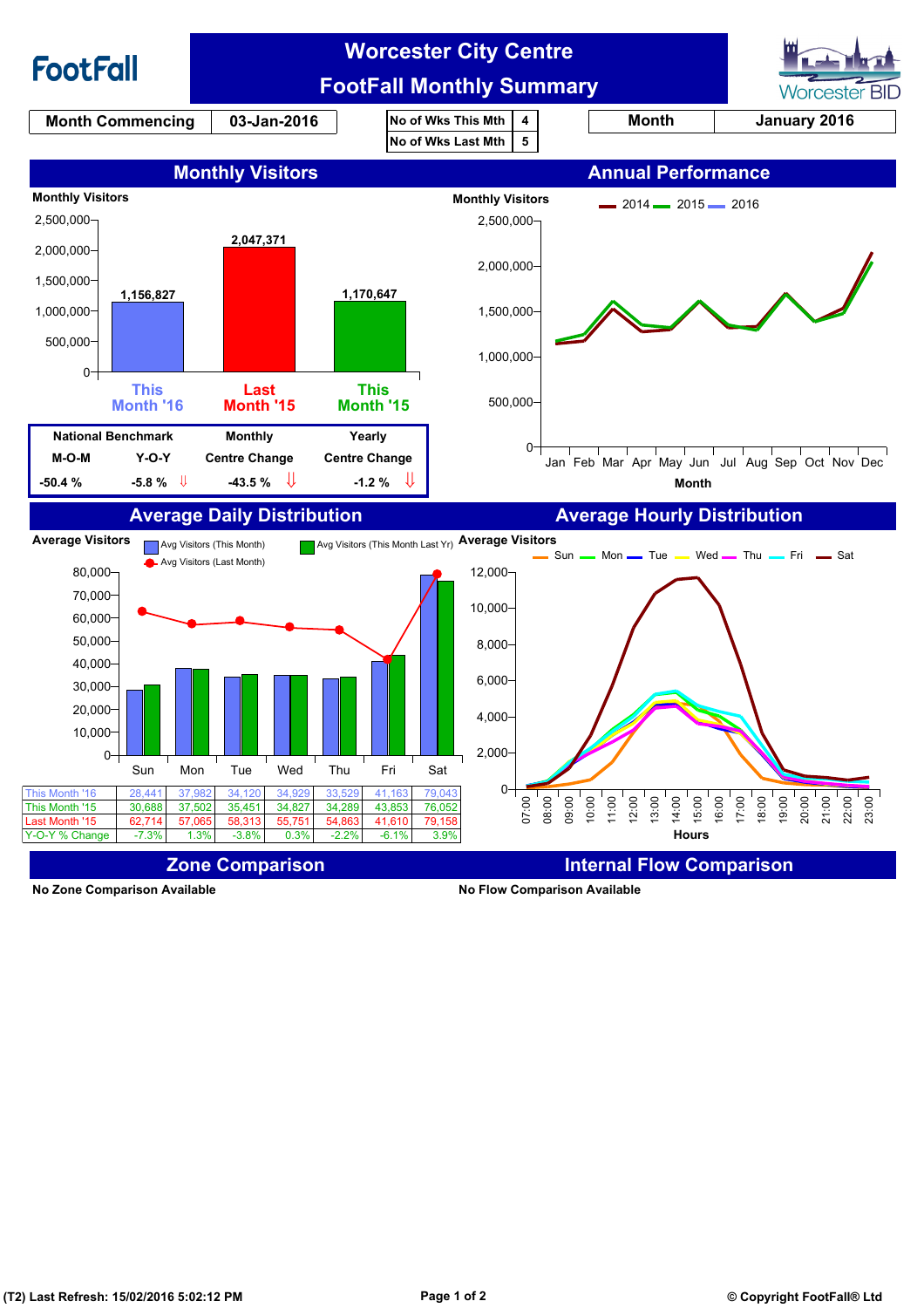

## **FootFall by Entrance**

## Broad St (Specsaves) ( 33.38 % ) Dorothy Perkins ( 17.10 % ) High St (M and S) ( 37.99 % ) Pump Street ( 11.53 % ) **Monthly Visitors**